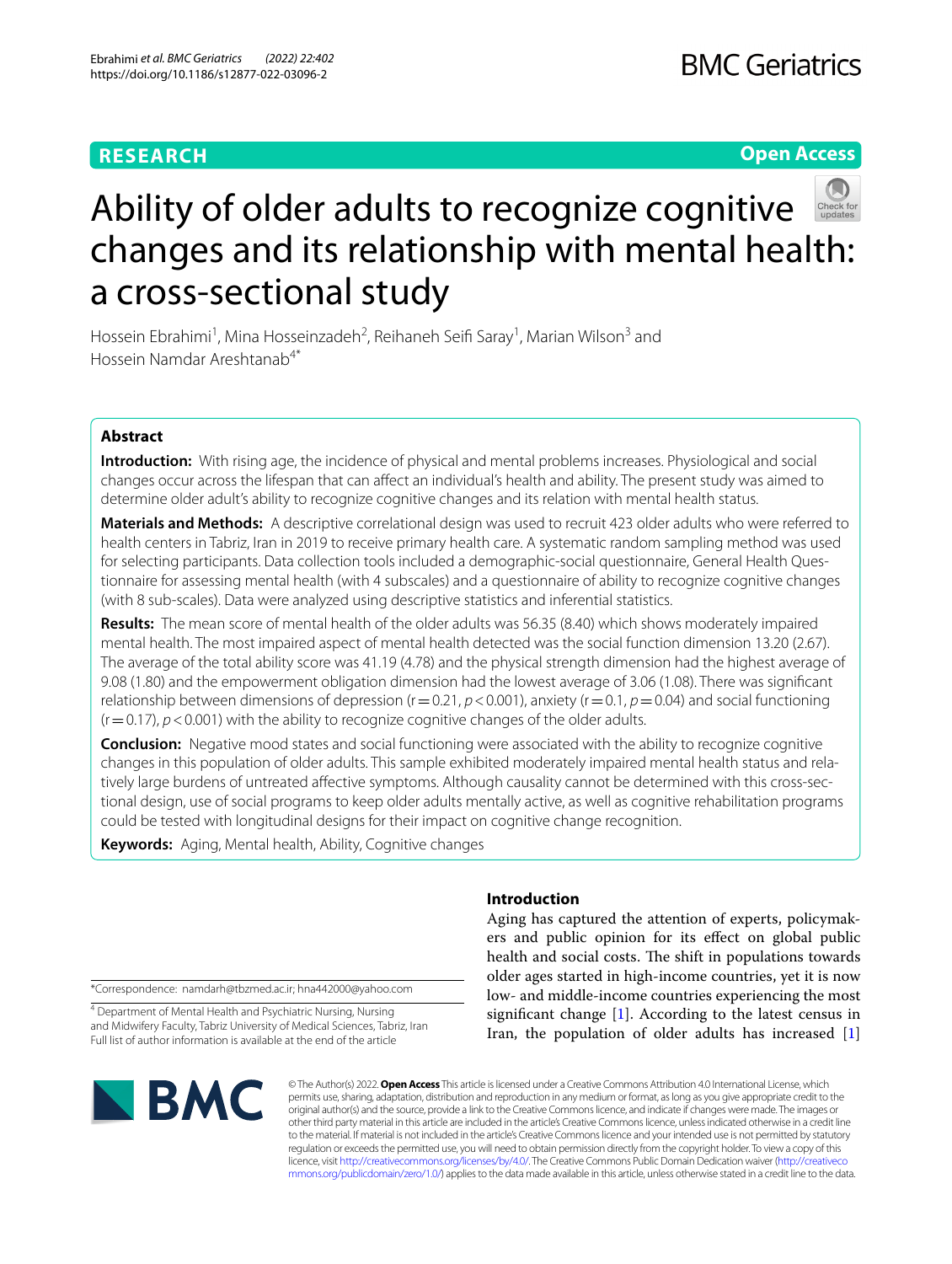and in 2020 about 10.3% of population were more than 60 years of age [[2\]](#page-6-1). East Azerbaijan province, where the present study was conducted, is ranked sixth in Iran in older adults [\[3](#page-6-2)].

Older people experience both physical and cognitive changes as their age advances which can deeply afect their quality of life. In general, with rising age, the incidence of chronic diseases increases, and there is a direct relationship between aging and reduced health and ability [\[4](#page-6-3)]. In many studies, the words ability, empowerment and power have been used interchangeably. In a recent qualitative study on the concept of "power" among older Iranians, "awareness of personal change", "adaptation", "independence", "satisfaction", "life control" and "selfmanagement" have been reported to describe capable and fulflled older adults [[5\]](#page-6-4).

Cognitive decline is one of the important changes that occurs by aging. Early identifcation and initiation of treatment can prevent its progression [\[6](#page-6-5)]. Findings of previous studies showed that older adults can notice mental changes at the early stage of cognitive decline and they can be more aware of their cognitive decline than their family members at early stages [\[7](#page-6-6)]. Diseases such as dementia and depression are the most common disabilities and causes of reduced life satisfaction in the older adults [[8\]](#page-6-7). People with mild cognitive impairment have more possibilities for restoration in comparison to those with advanced cognitive impairment [\[9](#page-6-8)]. If both the family and older adults know to receive appropriate treatment at an early stage, they can take appropriate measures to prepare for symptom progression [\[10](#page-6-9)].

Mental health or wellbeing is one of the most important and objective parts of empowerment, and the most efective element that creates this feeling physically and mentally in the older adults  $[11]$  $[11]$ . The sense of ability decreases in situations such as high stress, loss of control, loss of loved ones, the efects of aging and debilitating diseases [\[12\]](#page-6-11). Studies have shown that the prevalence of mental illnesses such as anxiety, depression, symptoms of psychosis, and suicidal ideation is higher among older adults than in other periods of life, which afects the management of physical illness, self-care ability, and daily activities [[13,](#page-6-12) [14\]](#page-6-13). Mental health problems can have a high impact on an older person's ability to carry out basic daily living activities, reducing their independence, autonomy and quality of life [\[15](#page-6-14)].

Iran as a developing country will experience the phenomenon of aging faster and in a shorter period of time in the coming years, considering the high population growth in the past decades; and this is while that suffcient infrastructure is not available [[2\]](#page-6-1). Findings of a recent study indicates a high level of mental health problems in older people in Iran [\[11](#page-6-10)]. Scant research evidence is available to examine the ability of older adults to recognize various physical, mental, psychological, and social changes in Iran. Older age is a period of life that is associated with a decrease in mental health, yet limited studies have examined the relationship between mental health and ability of older adults to recognize cognitive changes. Our hypothesis is that mental health of older adults is associated with their ability to recognize cognitive changes. Findings of a recent study which examined mental health and cognitive functions of adults showed no efect or relation between mental health and memory in older adults  $[15]$  $[15]$ . Therefore, the present study aimed to investigate the ability of older adults in Iran to recognize cognitive changes and its relationship with mental health.

# **Materials and Methods**

This cross-sectional study with a descriptive correlational design was performed in 2019 on 462 older adults referred to health centers in Tabriz for primary health care. The sample size was determined using data obtained from a similar study [\[16\]](#page-6-15) and considering  $d=0.35$ , SD $=3.5$ , and 95% confidence interval and the standard error rate of 5% equal to 462 people.

The inclusion criteria were adults at least 60 years of age, receiving primary care at a health center in Tabriz, and not having a history of mental illness according to self-report. The research team was able to verify absence of mental illness by checking participant history in electronic medical records of the health centers. By using systematic random sampling method, 462 names were selected from a list of 169,598 who were registered in the population system of health centers. Then the selected older adults were contacted and asked to attend health centers in person to complete the questionnaires. If they did not want to attend the centers, the researcher, after coordinating by phone if they allowed, went to the door of their home and after obtaining the written informed consent completed the questionnaires by holding a folding chair to provide relative comfort for the elderly at the door. The written informed consent was obtained before completing the questionnaire. Finally, 39 samples were excluded from the study for reasons such as incorrect contact number or incorrect address and a fnal sample of 423 people was used for data analysis (8.4% nonresponse rate).

Data were collected using three questionnaires: demographic information checklist, General Health Questionnaire and the questionnaire of Ability to Recognize Cognitive Changes. The demographic information checklist consisted of 10 items including age, sex, marital status, income status, smoking status, number of children and chronic illness of older adults. General Health Questionnaire (GHQ) was used to assess the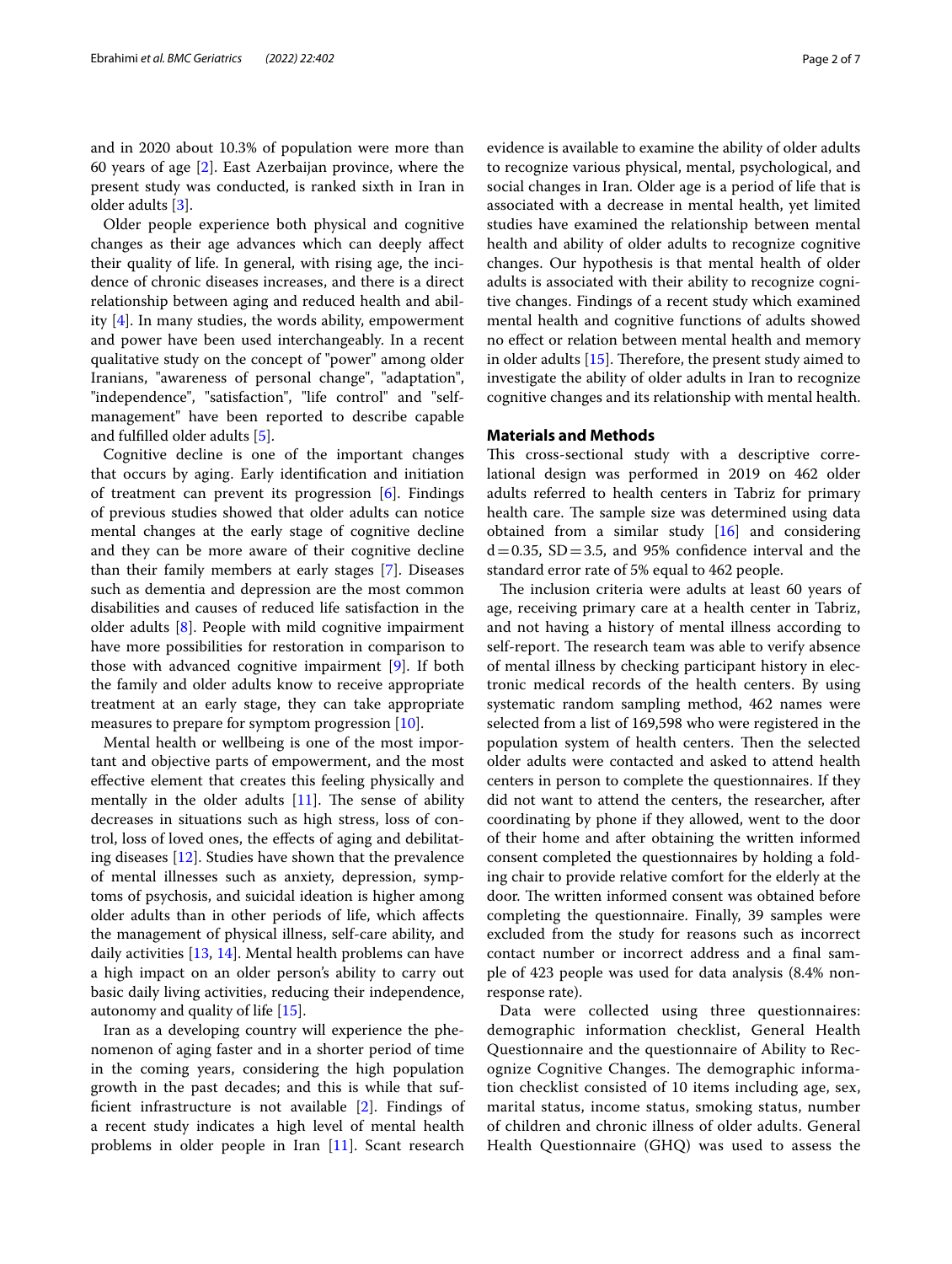mental status with 28 questions. It consists of four subcomponents, somatic symptoms, anxiety and insomnia, social dysfunction, and depression, and each component consists of 7 questions. GHQ scoring was based on the Likert scale from zero to three where lower scores indicate more impaired mental health status. The score between  $0-28$ , 29-56 and 57-84 indicates severe impaired mental health, moderately impaired mental health and desirable mental health conditions, respectively. The validity and reliability of this tool have been reviewed and confrmed in various studies [\[17\]](#page-6-16). In Iran, in a recent study, Cronbach's alpha was reported to be 0.9 [\[18\]](#page-6-17) and in the present study it was 0.88.

The questionnaire of Ability to Recognize Cognitive Changes was designed and psychoanalyzed by Tarighat [\[19](#page-6-18)] and consists of 25 questions that examine the ability of the older adults to recognize their cognitive changes in 8 dimensions of physical strength (5 questions), self-esteem (5 questions), spirituality (2 questions), obligation (2 questions), role performance (4 questions), position cognition (2 questions), self-management (3 questions) and self-assessment (2 questions) on a 3-point Likert scale. The range of total scores varies from 25–75 and a score of 0–25 indicates the older adults' ability in recognition of cognitive changes is at an undesirable level, 25–50 at a relatively desirable level, and a score above 50 at a desirable level. The validity and reliability of this tool have been confrmed in a recent study and the reliability of the questionnaire through Cronbach's alpha has been reported to be 0.7 [\[19\]](#page-6-18) and in the present study it was 0.84.

Data analysis was performed using SPSS 16 software using descriptive statistical methods such as frequency, percentage, mean and standard deviation. Normal distribution of the quantitative data was verifed by the Kolmogorov–Smirnov test. Inferential statistical methods included Pearson correlations for assessing the relationship between variables. Diferences between groups were examined using t tests and one way ANOVA tested for within groups diferences.

# **Results**

In the present study 423 older adults referred to health centers in Tabriz participated. The mean and standard deviation of the age of the study participants was 68.06 (6.79) years. 51.8% of participants were female, 59.6% had at least one chronic illness, and 23.2% reported smoking. Other individual-social characteristics of the participants are given in Table [1.](#page-2-0)

The mean of mental health of the older adults was 56.35 (8.40) which shows moderately impaired mental health of participants. Among the various dimensions of mental health, the anxiety dimension had the highest mean of 14.89 (3.29) and the social function dimension had the lowest mean of 13.20 (2.67) and was the most impaired dimension of mental health.

The total score of mental health and ability to recognize cognitive changes and their dimensions are given in Table [2](#page-3-0). The total mean score of ability was  $41.19$   $(4.78)$ which indicates the ability of the older adults to recognize cognitive changes in this sample was at a relatively desirable level. Among the various dimensions of the questionnaire, the physical strength dimension had the highest mean of 9.08 (1.80) and the empowerment obligation dimension was the poorest dimension with the mean score of 3.06 (1.08).

Regarding the relationship between mental health and ability in recognizing cognitive changes, as the fndings of Table [3](#page-3-1) show, no signifcant relationship was determined between the total score of mental health and the total score of ability  $(r=0.2, p=0.27)$ . About different dimensions of mental health, there was a signifcant relationship between the dimensions of anxiety  $(r = -0.10,$  $p = 0.04$ ), depression (r = -0.21,  $p < 0.001$ ) and social functioning  $(r=0.17, p<0.001)$  with the total score of ability, which shows as the depression and anxiety increase, the ability of older adults to recognize cognitive changes

| N(%          |     | <b>Variables</b>        | N(%        | <b>Variables</b>       |                       |  |
|--------------|-----|-------------------------|------------|------------------------|-----------------------|--|
| 252(59.6)    | yes | <b>Physical illness</b> | 204(48.2)  | male                   | Gender                |  |
| 171(40.42)   | no  |                         | 219(51.8)  | female                 |                       |  |
| 98(23.2)     | yes | Smoking                 | 2(0.5)     | Single                 | <b>Marital status</b> |  |
| 325 (76.8)   | no  | experiences             | 347(82)    | Married                |                       |  |
|              |     |                         | 74(17.5.1) | Divorced/widow         |                       |  |
| 68.06 (6.79) |     | Age **                  | 241 (57)   | Expenditure < earnings | Economic status*      |  |
| 5.10(2.13)   |     | Number of children**    | 170 (40.2) | Expenditure = earnings |                       |  |
|              |     |                         | 11(2.6)    | Expenditure > earnings |                       |  |
|              |     |                         |            |                        |                       |  |

<span id="page-2-0"></span>**Table 1** Demographic characteristics of study participants (*N*=423)

\* Note: missing data from 1 participant, **\*\***Note: Mean (*SD*)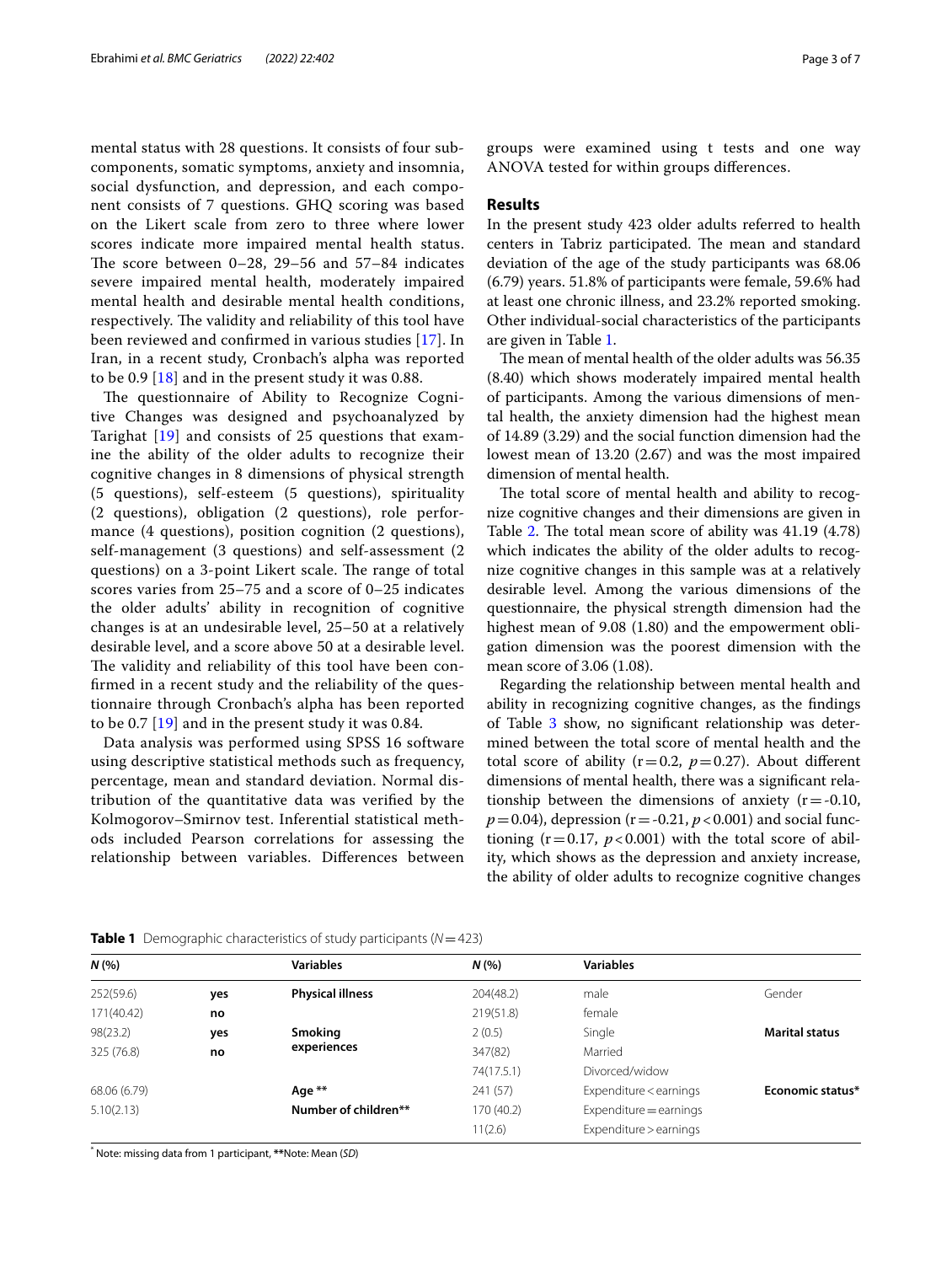<span id="page-3-0"></span>**Table 2** - The average score of mental health and ability and its dimensions in the older adults referring to health centers in Tabriz

| <b>Dimensions of mental</b><br>health questionnaire      | Mean (SD)    | Minimum<br>(observed) | Maximum<br>(observed) |
|----------------------------------------------------------|--------------|-----------------------|-----------------------|
| Physical strength                                        | 14.74 (2.96) | 7                     | 48                    |
| Anxiety                                                  | 14.89 (3.29) | 7                     | 28                    |
| Social performance                                       | 13.20 (2.67) | 7                     | 34                    |
| Depression                                               | 13.51 (2.66) | 7                     | 25                    |
| Total mental health scor                                 | 56.35 (8.40) | 30                    | 99                    |
| Dimensions of the Ability to recognize cognitive changes |              |                       |                       |
| Physical strength                                        | 9.08 (1.80)  | 5                     | 18                    |
| Self-esteem                                              | 8.08 (1.59)  | 3                     | 18                    |
| Spirituality                                             | 3.27(1.22)   | $\mathfrak{D}$        | 5                     |
| Empowerment obligation                                   | 3.06(1.08)   | $\mathcal{P}$         | 8                     |
| Performance                                              | 5.67 (1.55)  | $\mathfrak{D}$        | 10                    |
| Situation                                                | 3.27 (1.09)  | $\mathfrak{D}$        | 10                    |
| Self-management                                          | 5.09(1.50)   | $\mathfrak{D}$        | 12                    |
| Self-satisfaction                                        | 3.64(1.16)   | $\mathfrak{D}$        | 6                     |
| <b>Total Ability Score</b>                               | 41.19 (4.78) | 30                    | 57                    |

decreases. As social function increases, the ability of older adults to recognize cognitive changes increases. Among the various dimensions of older adults' ability in recognizing cognitive changes, dimensions of self-esteem  $(r=0.17, p=0.001)$ , spirituality  $(r=0.04, p=0.04)$ , performance  $(r=021, p<0.001)$ , position  $(r=0.32, p<0.001)$ , self-management ( $r=0.33$ ,  $p<0.001$ ) and self-satisfaction  $(r=0.32, p<0.001)$  had significant positive relationships with the total score of mental health.

Comparison of the total score of mental health and ability of older adults in recognizing cognitive changes according to personal and social characteristics showed that there was a signifcant diference in terms of physical illness (t=4.91,  $p < 0.001$ ), economic status (f=3.83,  $p = 0.03$ ), and the number of children ( $r = 0.06$ ,  $p = 0.24$ ) with the total mean of mental health indicating that better physical illness, better economic status and more number of children is associated with better mental health status. Regarding the ability to recognize cognitive changes, the variables of having children  $(t=2.15,$  $p = 0.03$ ) and number of children (r=0.16,  $p < 0.001$ ) showed a signifcant diference with the mean score of ability to recognize cognitive changes. In participants with more children, there was a greater ability of older adults to recognize cognitive changes. (Table No. [4\)](#page-4-0).

# **Discussion**

This study aimed to determine the ability of older adults to recognize their own cognitive changes and its association with mental health. The findings showed that the ability of older adults to recognize cognitive changes is at a relatively desirable level within the study population and the mental health status of participants shows moderately impaired mental health. Regarding the relationship between mental health and ability to recognize cognitive changes, no signifcant relationship was determined between the total score of mental health and the total score of ability of recognition. Yet, the mental health sub-scales of anxiety, depression and social functioning were all signifcantly associated with the total score of ability indicating these dimensions may be most important in recognizing cognitive changes. These findings are important because they can identify vulnerable populations who may need more proactive screening for cognitive changes.

Although the explanation for our fndings are not fully known, one possible mechanism for the association

<span id="page-3-1"></span>**Table 3** Association between mental health and its dimensions with ability and its dimensions in the older adults referring to health centers in Tabriz

|                               | <b>Total mental health</b><br>score |         | Depression |         | <b>Social function</b> |         | Anxiety |         | Physical<br>ability |       |
|-------------------------------|-------------------------------------|---------|------------|---------|------------------------|---------|---------|---------|---------------------|-------|
| The ability of older adults   |                                     | p       |            | р       |                        | p       |         | P       |                     | p     |
| <b>Physical ability</b>       | $-0.01$                             | 0.78    | $-0.09$    | 0.05    | 0.04                   | 0.36    | 0.03    | 0.44    | 0.03                | 0.49  |
| Self-esteem                   | 0.83                                | 0.01    | 0.08       | 0.07    | 0.12                   | 0.01    | $-0.10$ | 0.03    | 0.17                | 0.001 |
| <b>Spirituality</b>           | 0.04                                | 0.04    | 0.05       | 0.27    | 0.06                   | 0.20    | $-0.12$ | 0.01    | 0.07                | 0.15  |
| <b>Empowerment obligation</b> | $-0.01$                             | 0.83    | 0.09       | 0.06    | $-0.04$                | 0.38    | 0.06    | 0.16    | 0.03                | 0.43  |
| <b>Role Performance</b>       | 0.21                                | < 0.01  | $-0.20$    | < 0.001 | 0.08                   | 0.08    | 0.05    | 0.29    | 0.07                | 0.14  |
| position cognition            | 0.32                                | < 0.001 | $-0.23$    | < 0.001 | 0.39                   | < 0.001 | $-0.04$ | 0.33    | 0.01                | 0.07  |
| Self-management               | 0.33                                | < 0.001 | 0.32       | < 0.001 | 0.23                   | < 0.001 | 0.08    | 0.09    | 0.01                | 0.75  |
| Self-satisfaction             | 0.32                                | < 0.001 | 0.33       | < 0.001 | 0.12                   | 0.01    | 0.08    | 0.07    | 0.11                | 0.01  |
| <b>Total ability Score</b>    | 0.20                                | 0.27    | $-0.21$    | < 0.001 | 0.17                   | < 0.001 | 0.10    | $-0.04$ | 0.09                | 0.08  |
|                               |                                     |         |            |         |                        |         |         |         |                     |       |

: Signifcant relationship (*p*<0.05)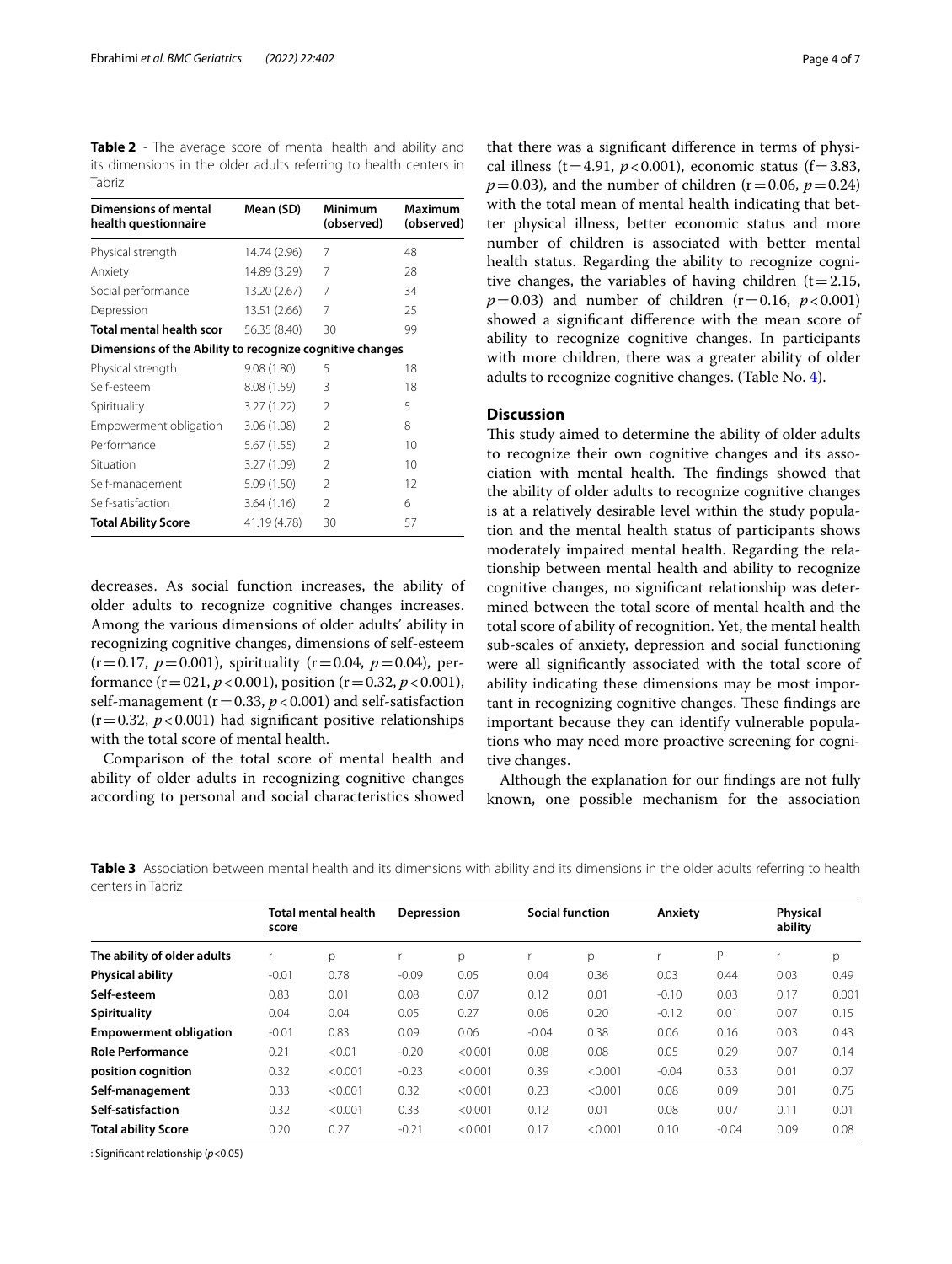<span id="page-4-0"></span>

|  |  |  |  |  | Table 4 Differences in mental health score and empowerment score by demographic variables |  |  |  |  |
|--|--|--|--|--|-------------------------------------------------------------------------------------------|--|--|--|--|
|--|--|--|--|--|-------------------------------------------------------------------------------------------|--|--|--|--|

| Variable                   |                        | <b>Mental health score</b> |                                      | <b>Ability score</b>  |                                          |  |
|----------------------------|------------------------|----------------------------|--------------------------------------|-----------------------|------------------------------------------|--|
|                            |                        | Mean(SD)                   | <b>Test</b>                          | Mean(SD)              | <b>Test</b>                              |  |
| Gender                     | Male                   |                            | $t = 0.71$<br>$Df=421$<br>$P = 0.47$ | 47.30(4.97)           | $t = 0.23$<br>$df = 380$<br>$P = 0.81$   |  |
|                            | Female                 | 56.8 (4.13)                |                                      | (4.60)47.18           |                                          |  |
| <b>Marital status</b>      | Single                 | 59.4 (50.94)               | $F = 0.15$                           | (3.12)47              | $f = 0.70$<br>$df = 3$<br>$P = 0.54$     |  |
|                            | Married                | 56.8 (28.31)               | $Df=3$<br>$P = 0.92$                 | (4.49)47.06           |                                          |  |
|                            | Divorced/Widow         | 58.9 (50.19)               |                                      | (6.10)48.31           |                                          |  |
| <b>Physical illness</b>    | Yes                    | 7.66))44.52                | $t = 4.91$                           | 47.10(5.01)           | $t = -0.78$<br>$df = 386$<br>$P = 0.43$  |  |
|                            | No                     | (8.75)40.19                | $df = 371$<br>$P = < 0.001$          | (4.03)47.50           |                                          |  |
| <b>Smoking experiences</b> | Yes                    | $(9.16)$ 43.10             | $t = 0.05$                           | 46.22(4.12)           | $t = -1.65$<br>$df = 386$<br>$P = -1.65$ |  |
|                            | No                     | 8.15))43.04                | $df = 371$<br>$P = 0.95$             | 47.38(4.80)           |                                          |  |
| Having children            | Yes                    | $(8.20)$ 43.55             | $t = 1.41$                           | 47.16(4.70)           | $t = 2.15$                               |  |
|                            | No                     | (8.35)41.60                | $df = 333$<br>$P = 0.15$             | 43(4.09)              | $df = 373$<br>$P = 0.03$                 |  |
| <b>Economic status</b>     | Expenditure< earnings  | $(9.41)$ 43.49             | $f = 3.83$                           | 47.17(4.84)           | $f = 0.03$<br>$df = 2$<br>$P = 0.96$     |  |
|                            | Expenditure = earnings | 41.52(6.41)                | $df=2$<br>$P = 0.03$                 | 47.05(4.91)           |                                          |  |
|                            | Expenditure> earnings  | 43.84(10.46)               |                                      | 47.26(2.46)           |                                          |  |
| Age                        | $r = 0.24, p = 0.06$   |                            |                                      | $R=0.06, p=0.24$      |                                          |  |
| Number of children         | $r = 0.16, p < 0.001$  |                            |                                      | $R = 0.16, p < 0.001$ |                                          |  |

: Signifcant relationship (*p*<0.05)

between depression and cognitive disorder is a refection of an underlying common cause such as cerebrovascular disease. When depression occurs it causes structural changes to central nervous system (CNS) white matter which can decrease data processing speed, poor memory and executive dysfunction as well as increased likelihood for progression to dementia  $[20]$  $[20]$ . These changes could alter the aging person's ability to recognize the onset of cognitive decline. Anxiety could similarly alter cognitive processing and the absence of social networks to help point out cognitive changes [[21\]](#page-6-20) could explain associations we detected as well.

In a recent study in Iran, it was reported that the older adults had moderate level of mental health, and depression and social dysfunction were the most impaired dimensions [\[22\]](#page-6-21), which is somewhat consistent with the findings of the present study. The dimension of depression had a low score in the present study. Depression is a serious health problem and a major public health concern among older adults [\[23](#page-6-22)]. In a recent meta-analysis study in Iran, the prevalence of depression among Iranian elderly is reported to be 43% and 38% of the elderly suffer from mild depression [[24\]](#page-6-23). Chronic disease, disability, lack of social support and socio-economic status are documented as the risk factors of late life depression [\[23](#page-6-22)]. A recent study showed that more than 80% of the older adults had limitations in their functions [\[24](#page-6-23)]. In our study the dimension of social functioning was the poorest

dimension of mental health among older adults. Findings of another recent study reported that social dysfunction had the greatest impact on older adults' perception of mental health [\[25](#page-6-24)]. All of these fndings underscore the importance of assessing for mental health and social support in older adults and providing strategies to assist whenever possible.

In the present study the ability of older adults to recognize cognitive changes is at relatively desirable level on average. However, according to the cut of point of the scale of ability to recognize cognitive changes, it is not in completely favorable level, indicating an opportunity to intervene. Findings of a recent study in Japan showed that older adults have relatively high ability to recognize their own cognitive decline at early stages. This is somehow consistent with our fndings [\[7](#page-6-6)]. A similar study was not found using the identical scale, but some aspects of the scale were used, for example self-management ability; the fndings of a recent study showed that the self-management ability of the older adults is in moderate level on average, which is consistent with the fndings of the present study [\[26](#page-6-25)]. Unique to our study was the measurement of ability to recognize cognitive changes, which has not been widely studied in relationship to negative mood stated. The most similar studies to date have examined perception of cognitive decline [[27](#page-6-26)]; while a similar concept, there are some subtle diferences in that one's perception and ability may not be precisely the same thing.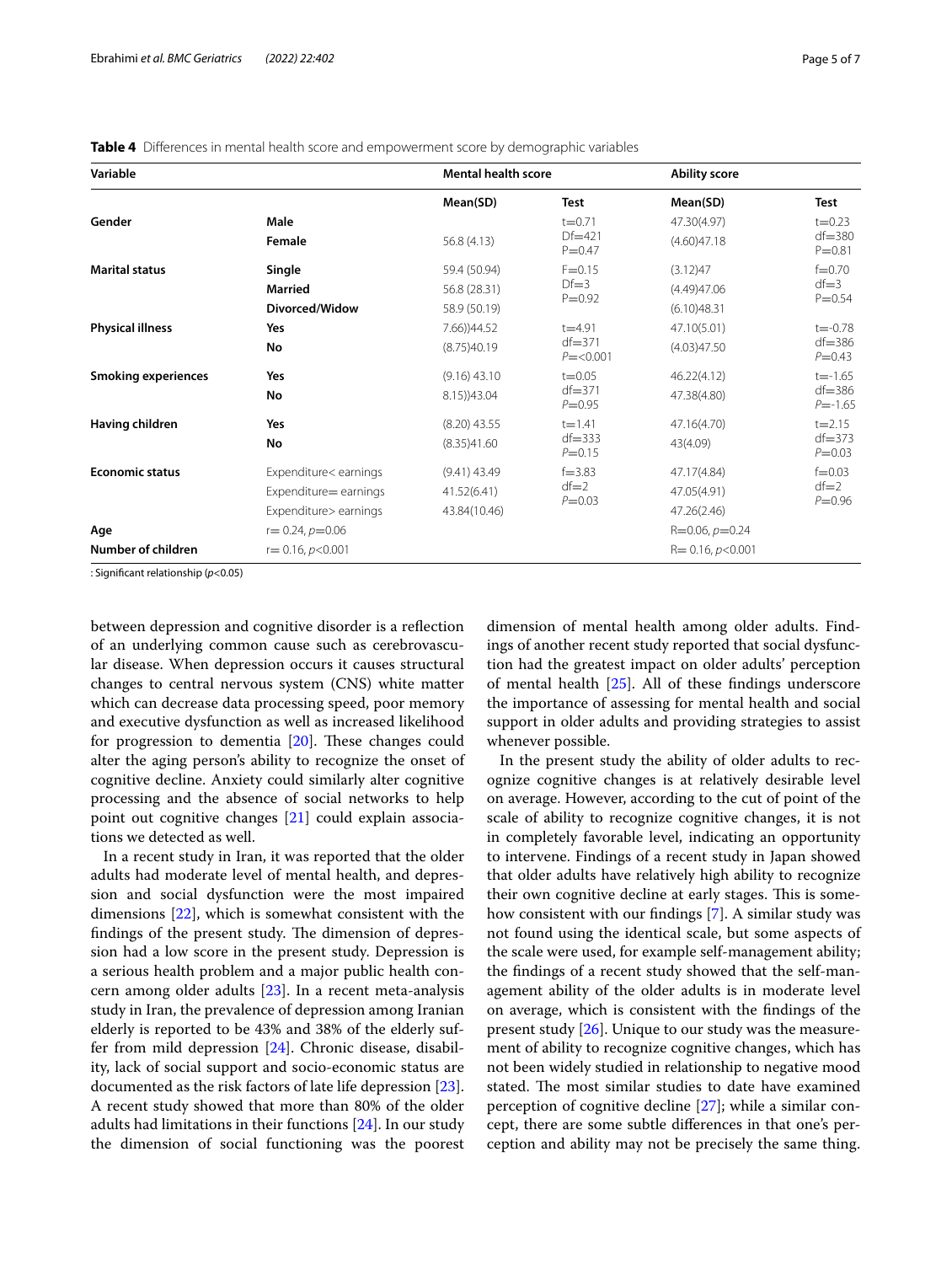Our fndings do add some validation to the literature on using ability to recognize cognitive changes as a measurement, in that it did perform similarly to the perception measurements. Future research could compare these two concepts more intentionally and add to their validity testing.

About the association between decline the ability to recognize cognitive changes and some dimensions of mental health, literature shows that combined depression and cognitive dysfunction is reported to be present in about 25% of older adults. A more recent study reported that in the onset of late life depression it is noticeable decline in older adult's cognition ability and their function [[28](#page-6-27)]. It was shown that having common psychiatric disorders such as anxiety and depression (not disorders such as psychosis, which are classifed as major mental disorders) are in signifcant relationship with disability and reduced cognition recognition ability [[29\]](#page-6-28); this is consistent with our fndings. In a recent longitudinal study fndings indicate that having mild psychological problems such as depression, anxiety, social dysfunction, and lack of self-confdence in old age is associated with the decreased cognitive ability [\[30](#page-6-29)]. According to the fndings of a recent study the prevalence rates of subjective cognition impairment was ranging from 15 to 50% across studies and it is reported that it was commonly co-occurring with depression and anxiety [[27\]](#page-6-26). In the present study, among the dimensions of older adult's ability, a signifcant relationship was observed between selfmanagement and self-satisfaction with mental health. Some recent studies have reported a strong signifcant relationship between self-management in the older adults and their sense of well-being and social functioning [[28\]](#page-6-27).

The importance of our findings are that known interventions can be implemented early on if cognitive changes occur, which can, potentially, ease burdens on society and costs of care. As the population ages, it is also essential to plan strategies that might minimize additional costs. Knowing that older adults with depression, anxiety and poor social function may be less likely to identify their own cognitive changes means that more efort will be needed in assessments. Routine or universal screenings could be added that would detect problems early on and direct health care providers or caregivers of older adults to potential remedies. Additional social supports can be put in place, as simple as making family members aware of the need to check in more often on the older adults' well-being and be sure the home environment is safe.

One of the limitations of the present study is the selfreporting nature of the data, which due to the older age of the participants as well as their mental state at the time of completing the questionnaire may afect the accuracy

of the collected data. Another limitation of our study was non-response rate of 39 subjects (8.4%) of the sample which may affect our findings. The cross-sectional design does not allow for any cause-efect conclusions, yet can direct further hypothesis testing. Because our sample is restricted to one city and we do not have comparison data available to determine how well our sample matches the general Tabriz City population, it is possible our fndings would not be generalizable to the larger city population or to other populations.

# **Conclusion**

Negative mood states and social functioning were associated with the ability to recognize cognitive changes in this population of older adults. This sample exhibited moderately impaired mental health status and relatively large burdens of untreated afective symptoms. Although causality cannot be determined with this cross-sectional design, use of social programs to keep older adults mentally active, as well as cognitive rehabilitation programs could be tested with longitudinal designs for their impact on cognitive change recognition. Codifed programs for the diagnosis and treatment of common mental disorders in old age are recommended.

#### **Acknowledgements**

We would like to thank Tabriz University of Medical Science for fnancial support and all of the older adult people for participating in this study. We are grateful for their cooperation, collaboration, and support.

#### **Authors' contributions**

HE has contributed to the conception, design, data analysis, manuscript preparation, editing and review. HNA contributed to the design, data analysis, manuscript editing and review. MH did the data analysis, manuscript preparation, editing and review. RSS and MW have made contributions to the conception, design, acquisition, analysis and interpretation of data and prepared the frst draft. MW revised the fnal draft of manuscript. All Authors have read and approved the fnal manuscript.

#### **Funding**

This research study was supported by the Tabriz University of Medical Sciences. The funding source was not involved in the design, data collection, data analysis, and manuscript development.

#### **Availability of data and materials**

The datasets generated / analyzed during the current study are not publicly available due to ethical concerns but are available from the corresponding author on reasonable request. (Ethical committee of Tabriz University of Medical Science have restrictions about availability of data).

## **Declarations**

#### **Ethics approval and consent to participate**

The present research project has been approved by the Vice-Chancellor for Research and the Ethics Committee of Tabriz University of Medical Sciences with the code IR.TBZMED.REC.1397.812. The research goals, anonymity of participants, their voluntary participation and the study information were frst verbally explained, then read and signed on a written informed consent and the research method followed the Helsinki Declaration.

#### **Consent for publication**

Not applicable.